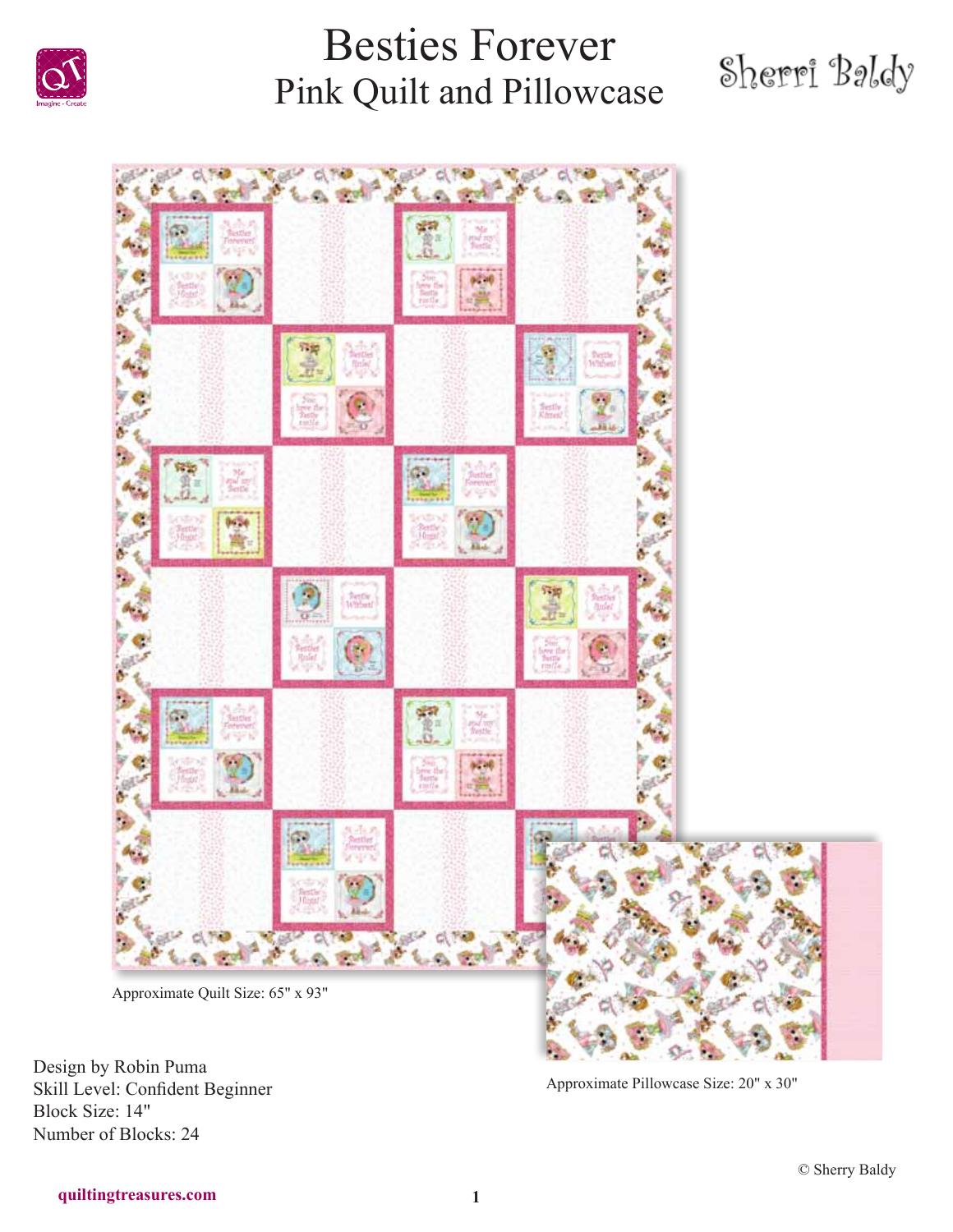









23494 P



### **Cutting Directions**

*Note: A widthwise cut* (**WOF**) *is from selvage to selvage.*

#### **21516 Z: Fabric A (white tone on tone)** *Block B*

• Cut (4) 14½" x **WOF** strips. Subcut (24) 6½" x 14½" rectangles.

### **23492 X: Fabric B (small panels)**

### *Block A*

• Cut on the lines between the block motifs to form a unit of 4 motifs (2 x 2). Cut (12) square units. Each unit should measure approx. 12" x 12".

### **23493 Z: Fabric C (tossed girls print)** *Quilt Outer Border*

• Cut (8) 4½" x **WOF** strips. Piece strips together, end to end. Subcut (2) 4½" x 84½" rectangles. Subcut (2) 4½" x 64½" rectangles.

### *Pillow Front*

• Cut (1) 20½" x **WOF** strip. Subcut (1) 20½" x 24½" rectangle.

### *Pillow Back*

• Cut (1) 20½" x **WOF** strip. Subcut (1) 20½" x 35½" rectangle.

### **QUILT FABRIC REQUIREMENTS**

| Design                                        | Yards          |  |
|-----------------------------------------------|----------------|--|
| 23492 X                                       | $1\frac{3}{4}$ |  |
| 23493 Z                                       | $1\frac{1}{8}$ |  |
| 23494 P                                       | $1\frac{1}{2}$ |  |
| 23495 P*                                      | $\frac{3}{4}$  |  |
| 23496 P                                       | $\frac{1}{2}$  |  |
| 21516 Z                                       | $1\%$          |  |
| 72" x 99" piece of backing fabric (5½ yards). |                |  |
| 72" x 99" piece of batting.                   |                |  |
| Basic sewing supplies.                        |                |  |
| *binding only                                 |                |  |

### **PILLOWCASE FABRIC REQUIREMENTS**

| Design                 | Yards          |  |
|------------------------|----------------|--|
| 23493 Z                | $1\frac{1}{3}$ |  |
| 23494 P                | 1/8            |  |
| 23495 P                | $\frac{3}{8}$  |  |
| Basic sewing supplies. |                |  |

### **23494 P: Fabric D (pink squiggles print)** *Block A*

- Cut (2) 16" x **WOF** strips. Subcut (24) 2" x 16" rectangles then subcut (4) 2" x 14" rectangles.
- Cut (1) 14" x **WOF** strip. Subcut (20) 2" x 14" rectangles.

### *Pillow Front*

• Cut (1) 1½" x **WOF** strip. Subcut (1) 1½" x 20½" rectangle.

# **23495 P: Fabric E (pink stripe)**

### *Pillow Front*

• Cut (1) 10½" x **WOF** strip. Subcut (1) 10½" x 20½" rectangle.

### *Binding*

• Cut (9) 2½" x **WOF** strips.

### **23496 P: Fabric F (pink circles print)** *Block B*

• Cut (1) 14½" x **WOF** strip. Subcut (12) 2½" x 14½" rectangles.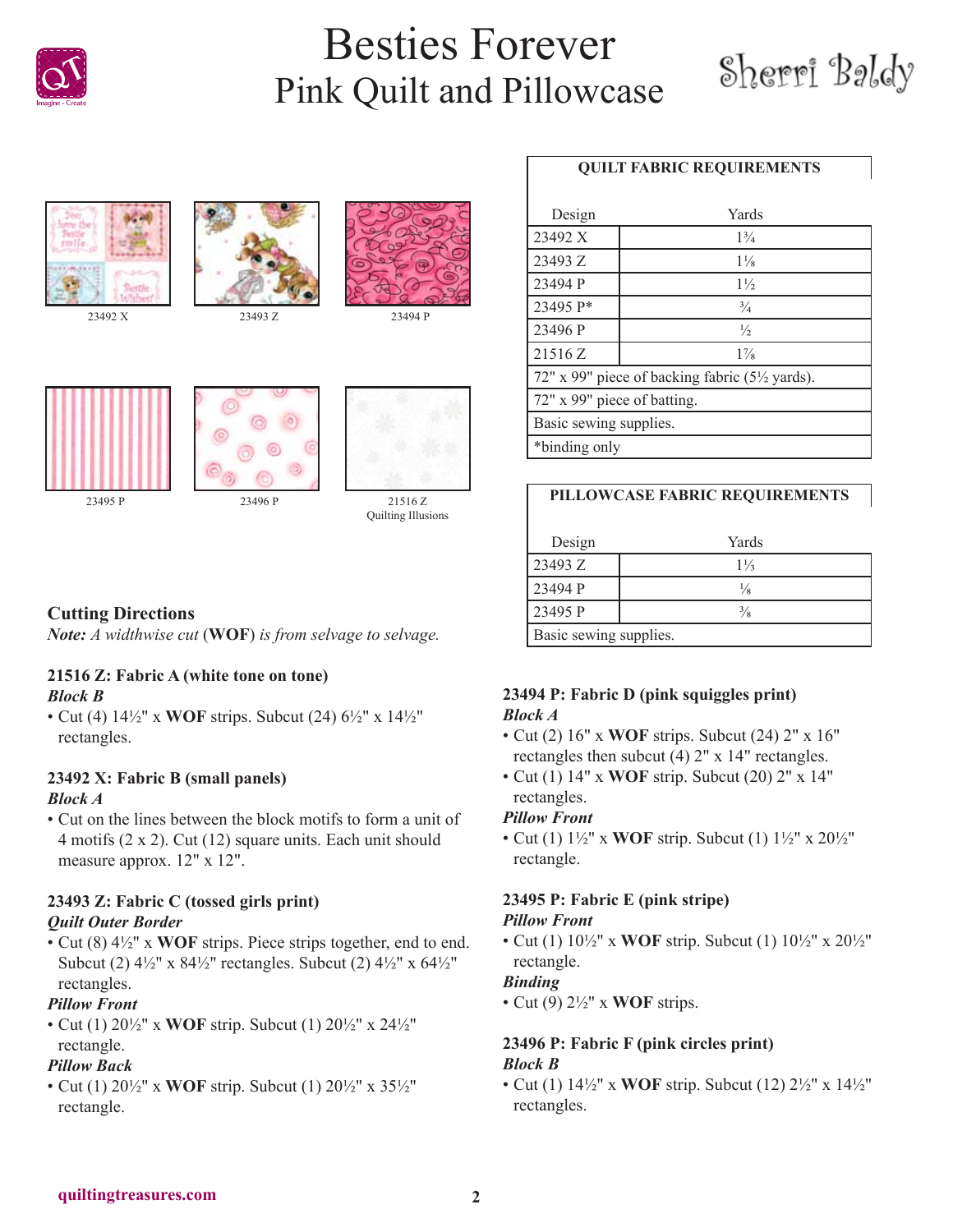

# Sherri Baldy

### **Quilt Instructions**

### *Block A*

1. Referring to Diagram 1, sew one 2" x 14" Fabric D rectangle to opposite sides of 12" x 12" Fabric B square, allowing ends of Fabric D rectangles to extend beyond Fabric B square. Trim Fabric D ends even with Fabric B square. Press seams away from block center. Make 12 Unit A.

Diagram 1



2. Referring to Diagram 2, sew one 2" x 16" Fabric D rectangle to top and bottom of each Unit A. Trim Fabric D ends even with block. Press seams away from block center.

Diagram 2



3. Trim all 12 blocks to  $14\frac{1}{2}$ " x  $14\frac{1}{2}$ ", making sure side frames are the same width and top/bottom frames are the same width.

### *Block B*

4. Referring to Diagram 3, sew one 2½" x 14½" Fabric F rectangle between two 6½" x 14½" Fabric A rectangles. Press seams towards the center of the block. Block B should measure 14½" square. Make a total of 12 Block B.

Diagram 3



### *Quilt Center Assembly*

1. Quilt Row Unit 1: Referring to Diagram 4 and noting orientation of the blocks, sew blocks together in the following order: Block A, B, A, B. Make a total of three Row Unit 1.

#### Diagram 4



2. Quilt Row Unit 2: Referring to Diagram 5 and noting orientation of the blocks, sew blocks together in the following order: Block B, A, B, A. Make a total of three Row Unit 2.

Diagram 5



3. Referring to the Quilt Layout Diagram, sew rows together in the following order: Row Unit 1, 2, 1, 2, 1, 2. Quilt Center should measure 56½" x 84½". Quilt Layout Diagram



4. Outer Border: Sew one 4½" x 84½" Fabric C rectangle to each long side of the Quilt Center. Sew one 4½" x 64½" Fabric C border to the top and bottom of the Quilt Center. Quilt Top should measure 64½" x 84½".

#### **quiltingtreasures.com 3**